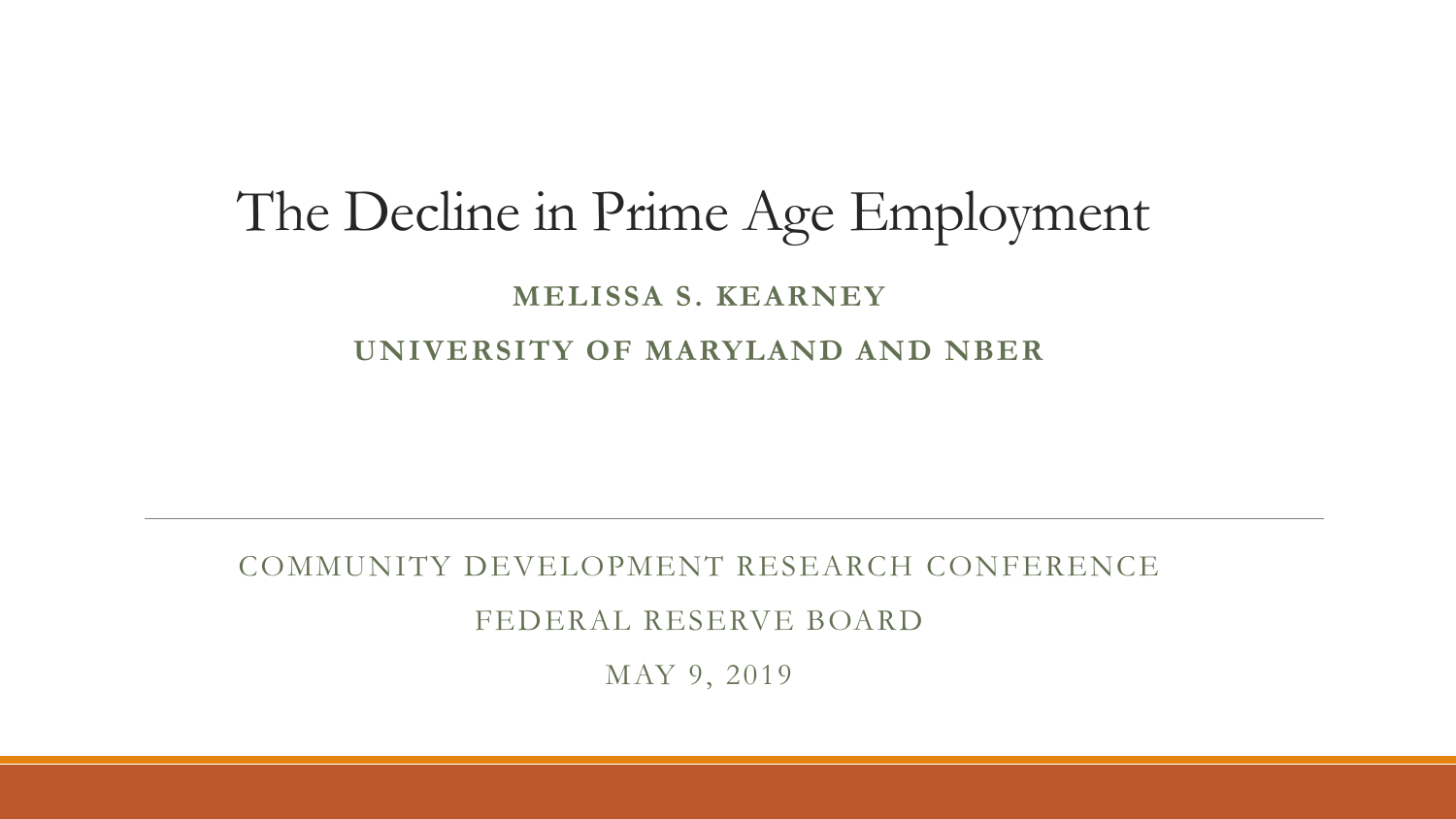# Declining employment rate

 A falling share of the population is working ◦ 64.6% in 2000, down to 60.5% in 2019

The decline in employment among prime-age and younger workers is a key driver … *Why?* 

This is a secular issue

Negative implications for individual economic security and economic growth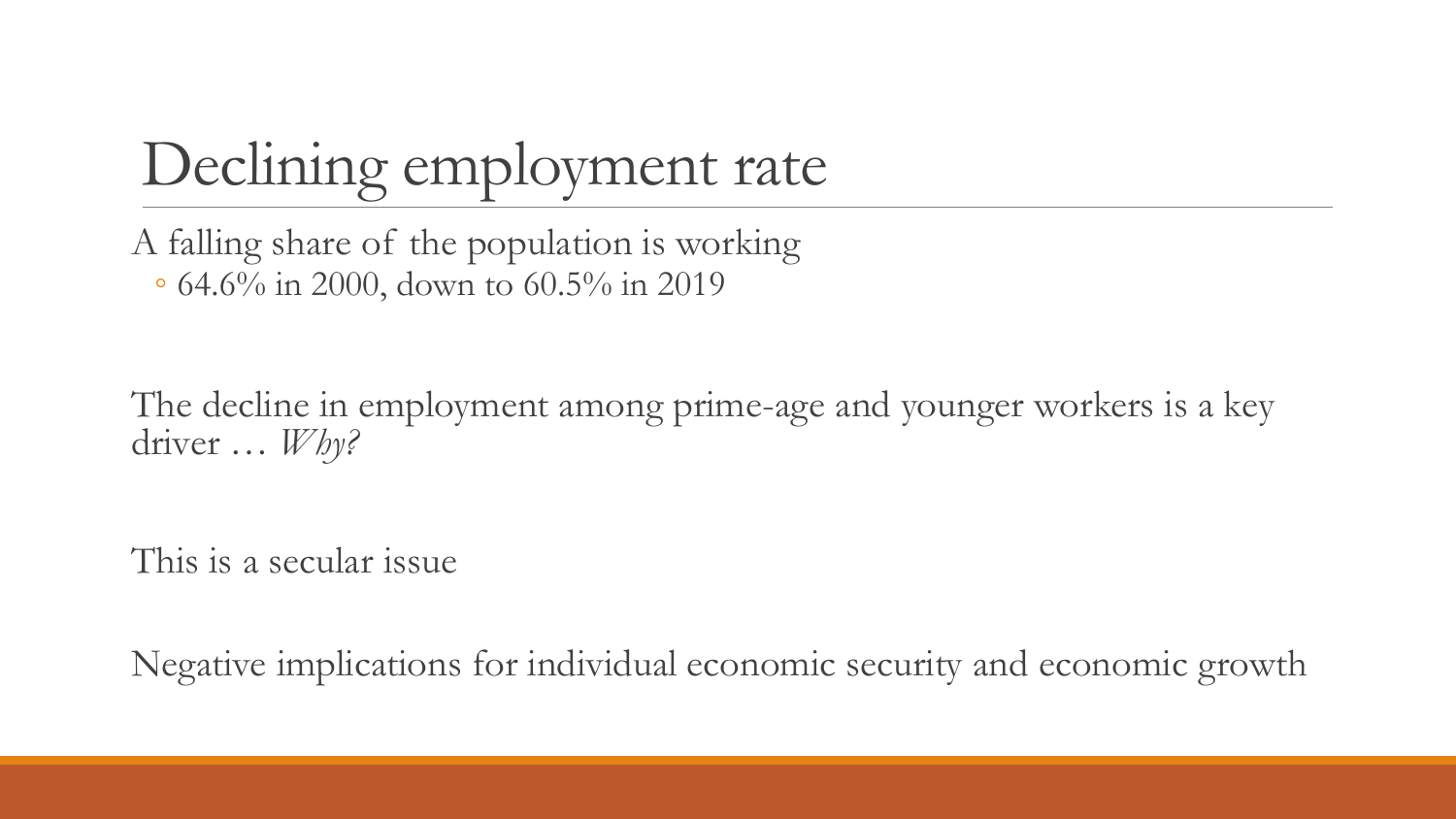

Shaded areas indicate U.S. recessions

Source: Organization for Economic Co-operation and Development

myf.red/g/nC5O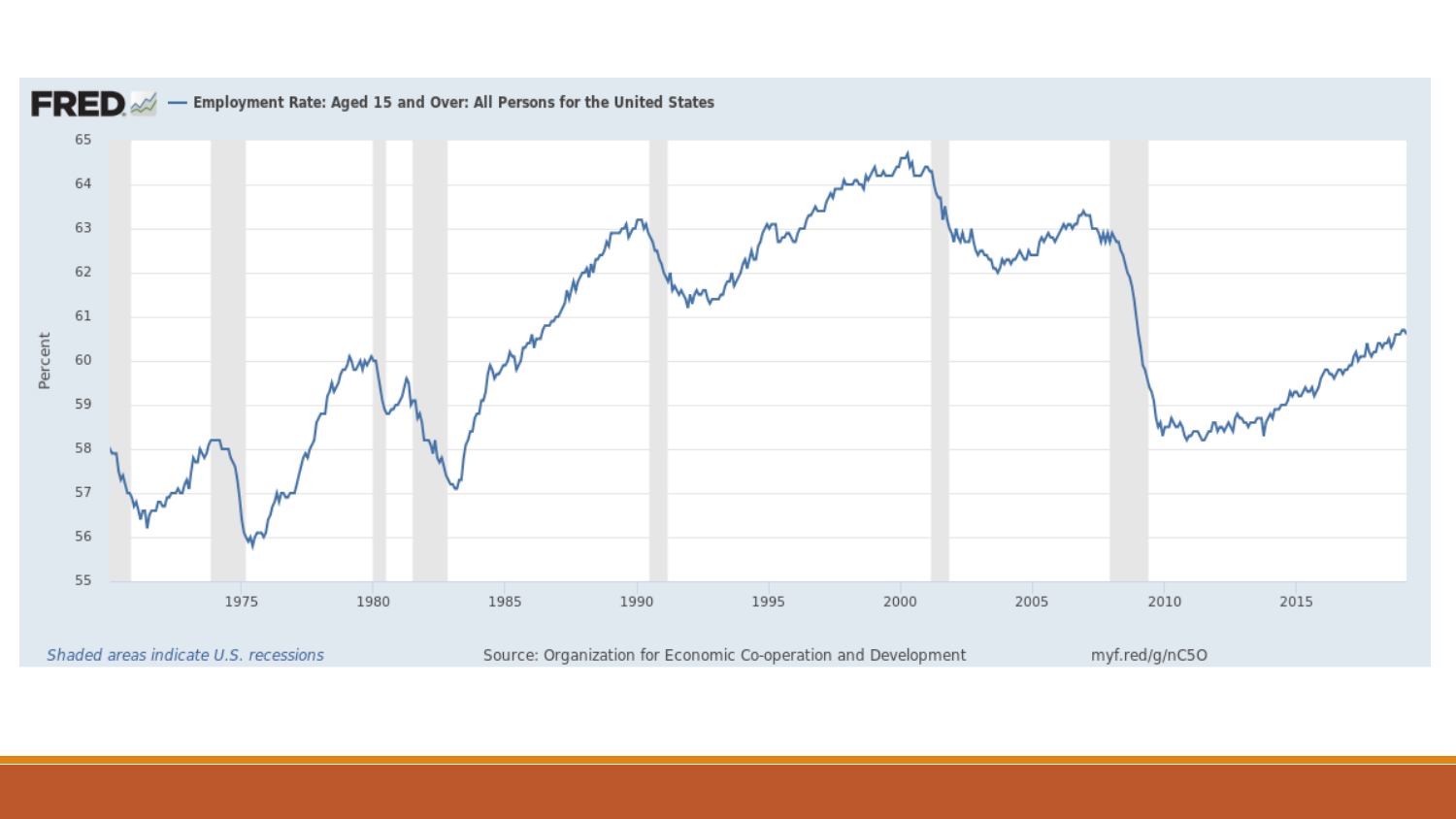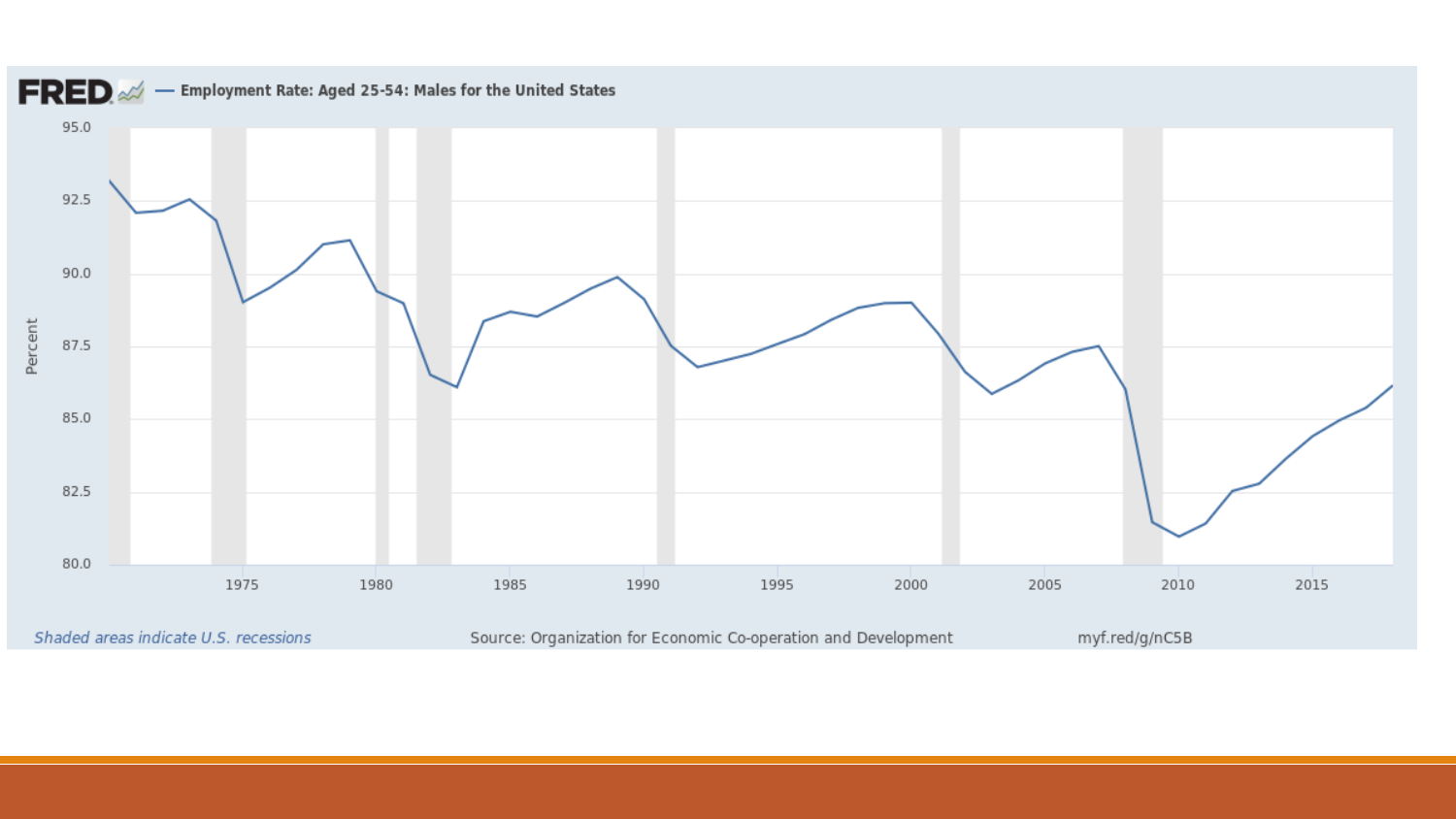

Shaded areas indicate U.S. recessions

Source: Organization for Economic Co-operation and Development

myf.red/g/nC5y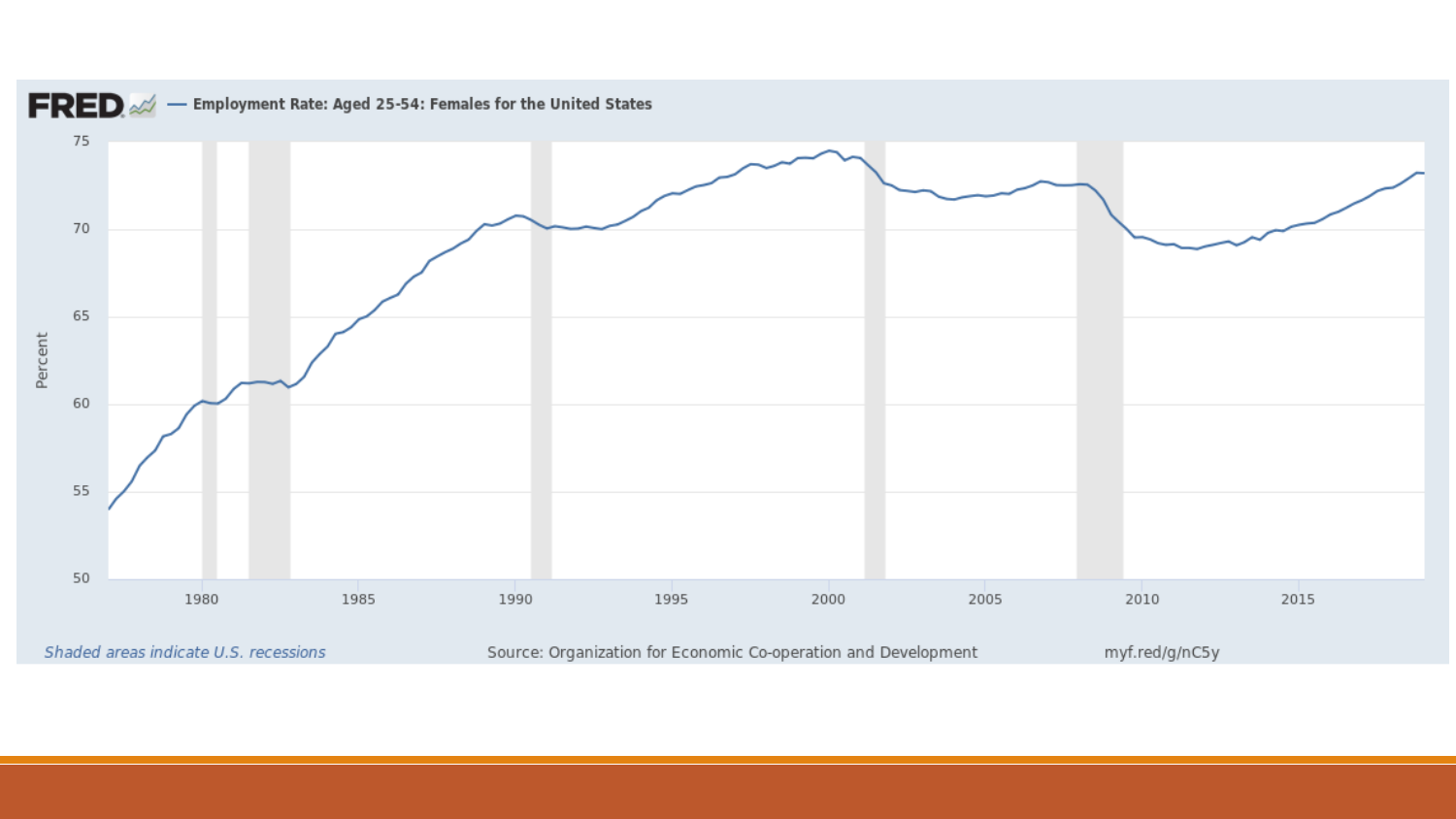

Figure 3: Prime-Age Male Labor Force Participation Rates Across the OECD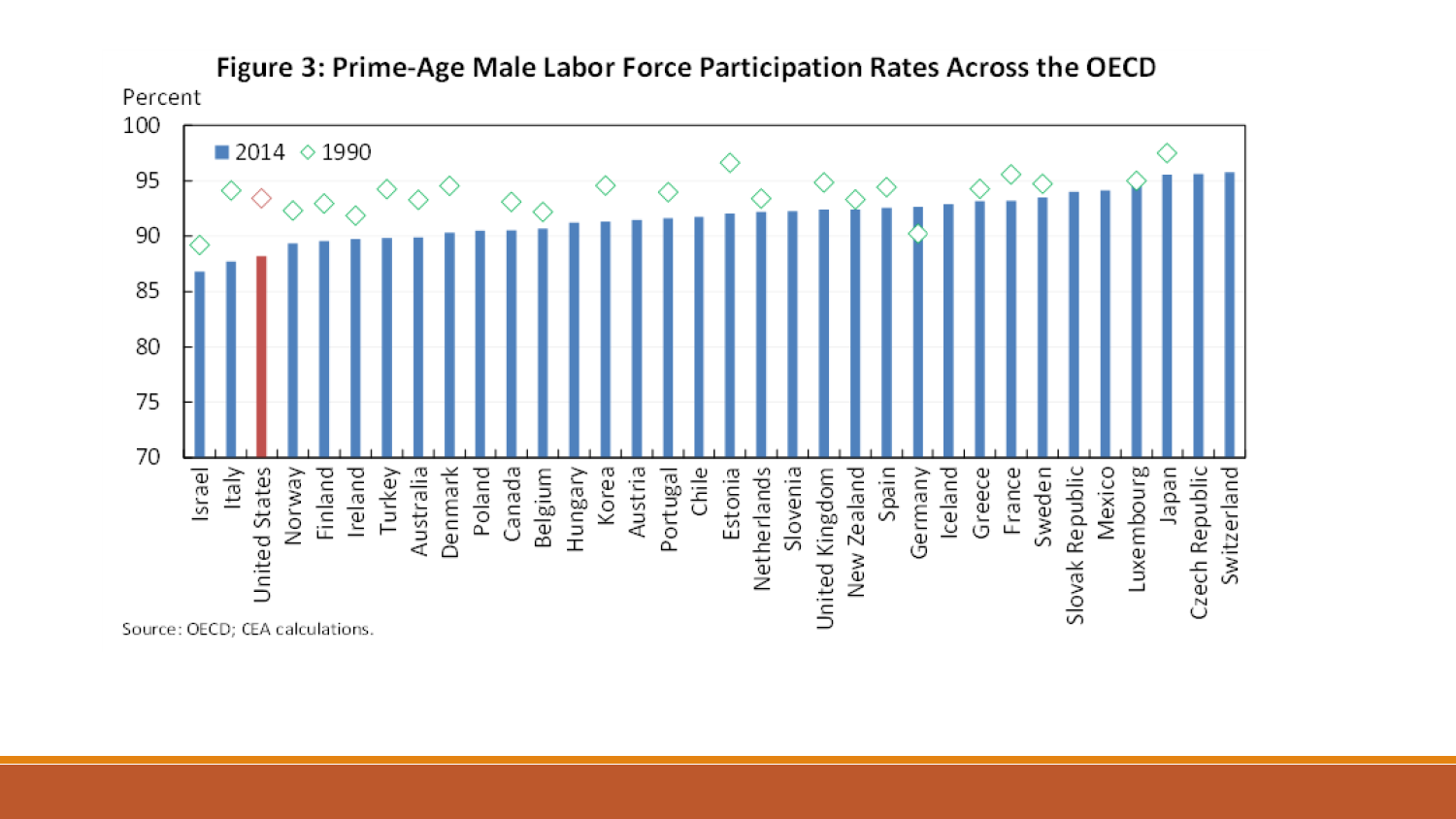## Analyzing the causes

**What does the evidence indicate about the causes of the 1999-2016 decline in the U.S. E/POP ratio?** 

- 1. Document demographic and group-specific trends for this period
	- ‒Decompose into demographic shifts and within group declines
- 2. Consider broad set of potential explanatory factors for within-group declines
	- ‒ What is causal link between factor and employment?
	- ‒ Might changes in this factor have led to lower employment during the period?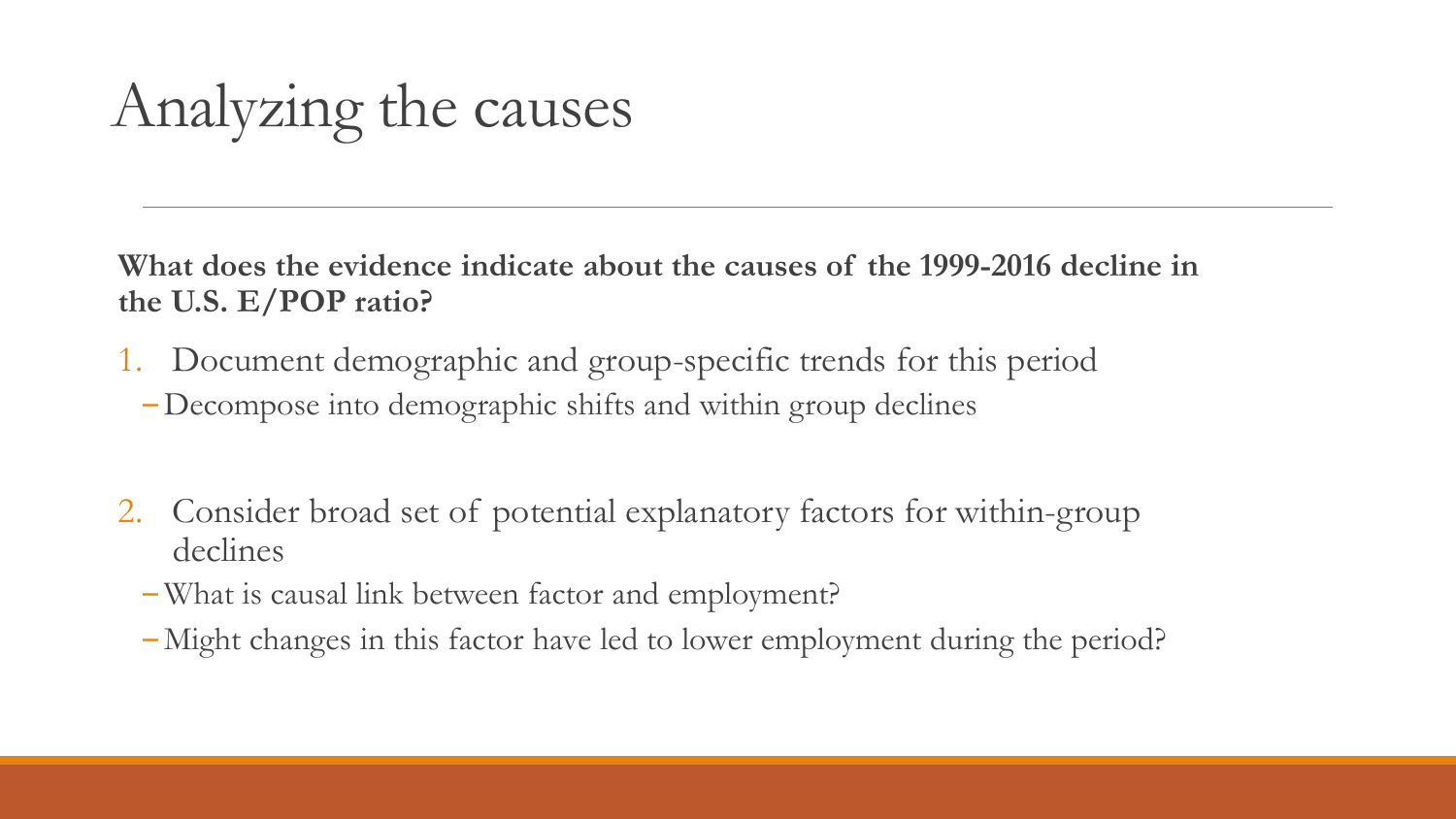### Employment-to-Population Ratio by Age, 1965-2016

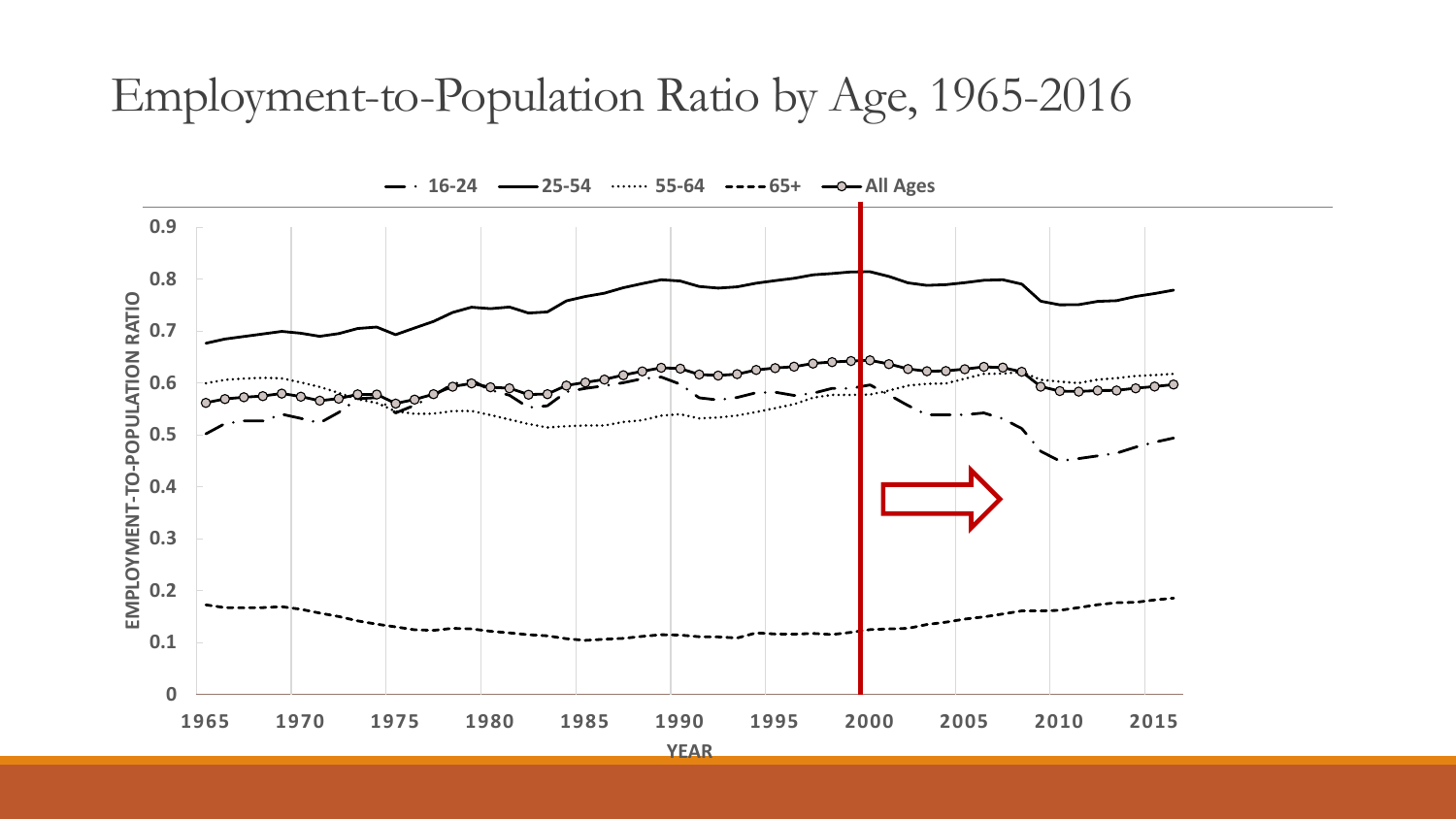|               | <b>TOTAL</b>        |                      | <b>MALE</b>         |                      | <b>FEMALE</b>       |                      |
|---------------|---------------------|----------------------|---------------------|----------------------|---------------------|----------------------|
|               | E/P <sub>1999</sub> | $\Delta E/P_{99-16}$ | E/P <sub>1999</sub> | $\Delta E/P_{99-16}$ | E/P <sub>1999</sub> | $\Delta E/P_{99-16}$ |
| Age 16-24     | 0.590               | $-0.096$             | 0.610               | $-0.110$             | 0.570               | $-0.082$             |
| Age 25-54     | 0.814               | $-0.035$             | 0.890               | $-0.040$             | 0.741               | $-0.030$             |
| Age $55+$     | 0.310               | 0.076                | 0.385               | 0.060                | 0.249               | 0.086                |
| Age 16-24     |                     |                      |                     |                      |                     |                      |
| Not In School | 0.726               | $-0.046$             | 0.778               | $-0.072$             | 0.672               | $-0.021$             |
| In School     | 0.443               | $-0.116$             | 0.424               | $-0.121$             | 0.461               | $-0.111$             |
| Age 25-54     |                     |                      |                     |                      |                     |                      |
| Less than HS  | 0.639               | $-0.030$             | 0.769               | $-0.027$             | 0.502               | $-0.046$             |
| HS            | 0.796               | $-0.071$             | 0.878               | $-0.075$             | 0.718               | $-0.086$             |
| Some College  | 0.838               | $-0.051$             | 0.903               | $-0.049$             | 0.781               | $-0.052$             |
| College       | 0.882               | $-0.024$             | 0.941               | $-0.021$             | 0.822               | $-0.017$             |
| Age $55+$     |                     |                      |                     |                      |                     |                      |
| Less than HS  | 0.171               | 0.047                | 0.236               | 0.053                | 0.120               | 0.035                |
| $H\!S$        | 0.301               | 0.033                | 0.380               | 0.026                | 0.250               | 0.027                |
| Some College  | 0.364               | 0.048                | 0.426               | 0.032                | 0.315               | 0.061                |
| College       | 0.464               | 0.024                | 0.516               | 0.013                | 0.395               | 0.051                |
|               |                     |                      |                     |                      |                     |                      |
| <b>TOTAL</b>  | 0.643               | $-0.045$             | 0.716               | $-0.059$             | 0.574               | $-0.033$             |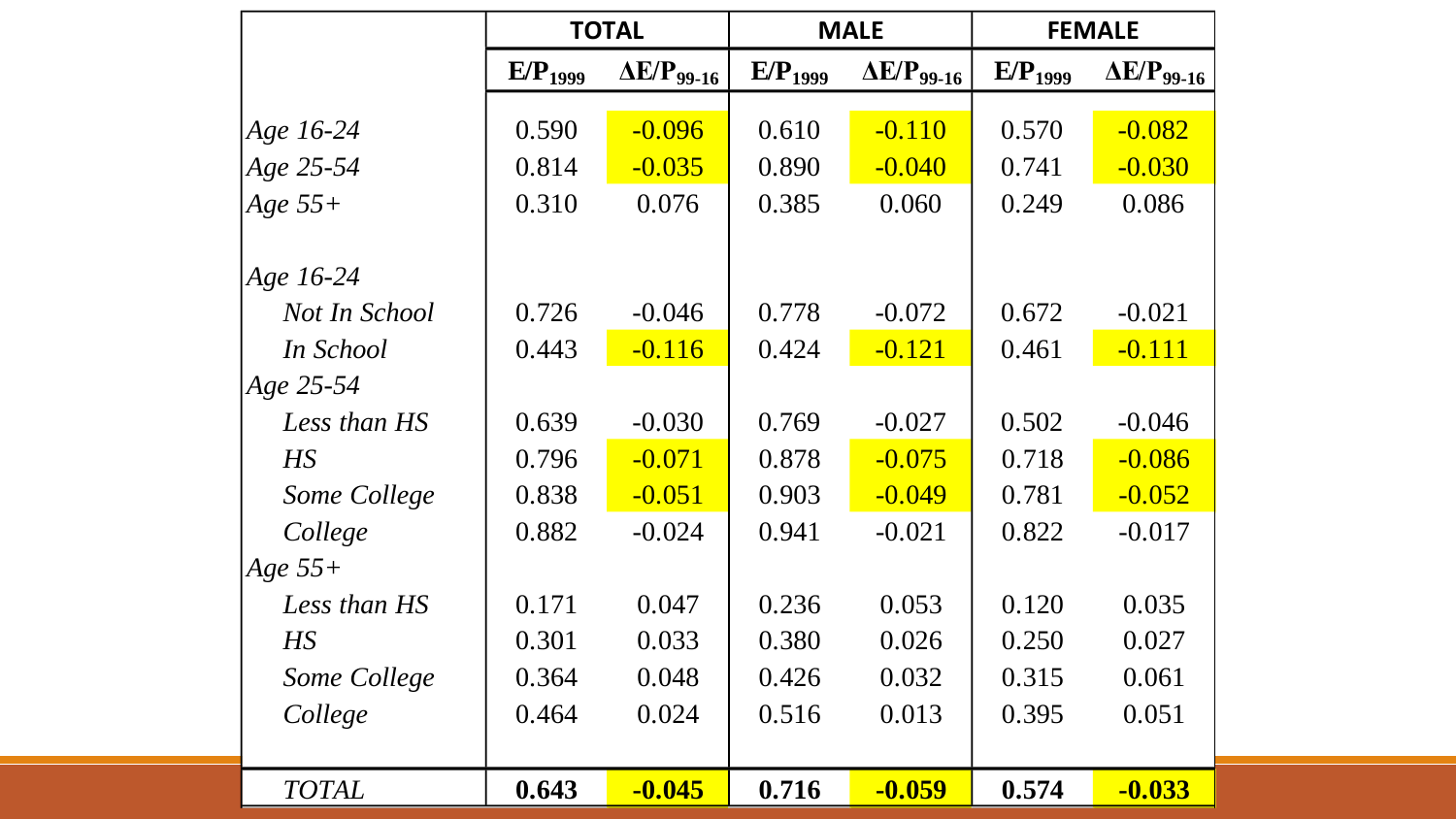### Decomposition into population changes versus changes within pop groups

**What are the contributions of changes in within-group employment rates versus changes in population shares (age/sex) to the overall E/POP decline?** 

Changes in population shares 3.1 pp decline Employment declines among those age 16-54 3.7 pp decline Employment increases among those age 55 plus 1.3 pp increase Interaction terms 0.9 pp increase

Total 4.5 pp decline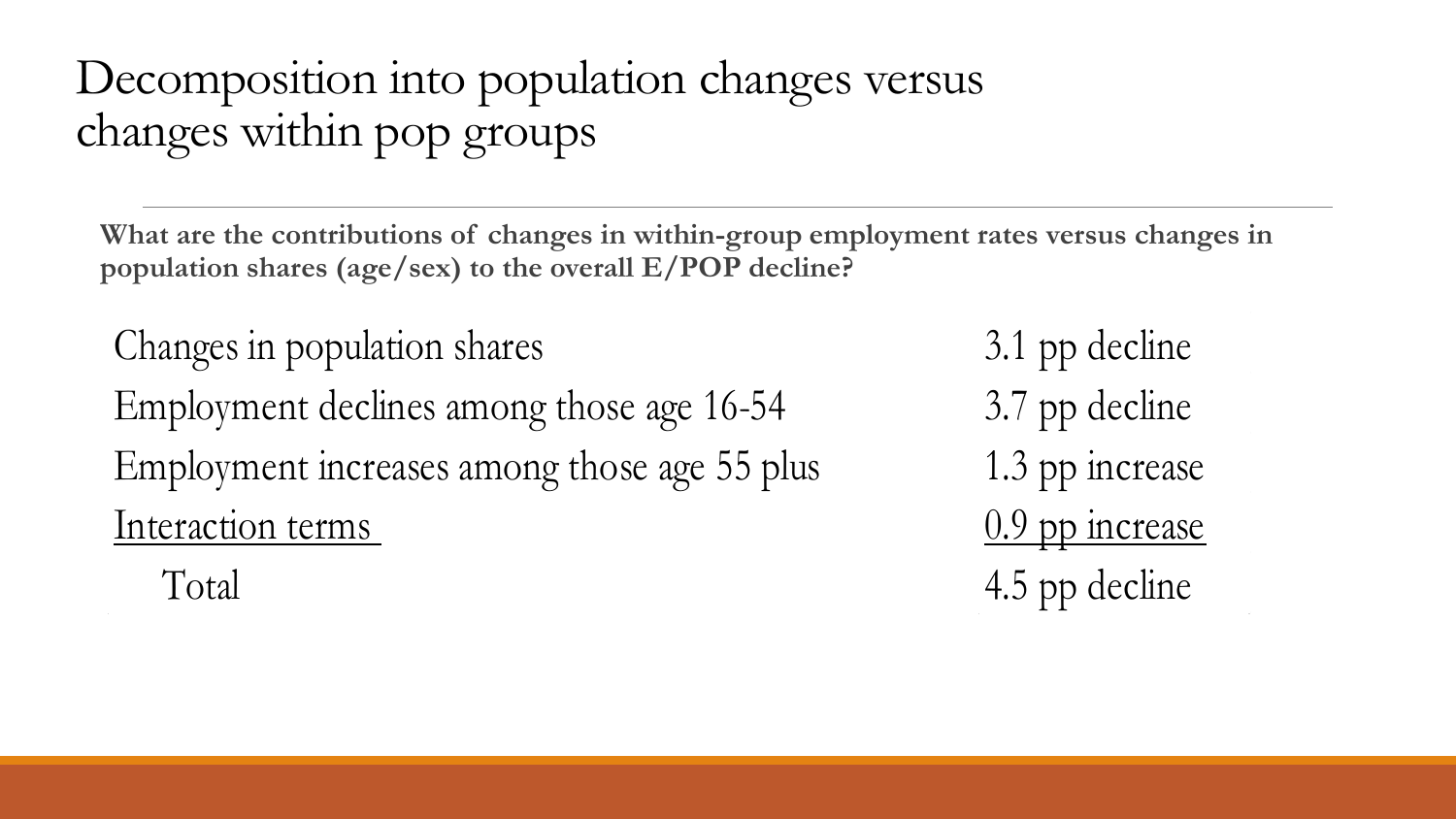### Potential causes of within-group E/POP declines

#### **1. Shifts in labor demand**

e.g., imports, robots, technology

#### **2. Shifts in labor supply**

 e.g., disability insurance, safety net, child care, opioids, leisure time

 **3. Institutional factors and labor market frictions** 

e.g., minimum wage, occupational licensing, mismatch, incarceration

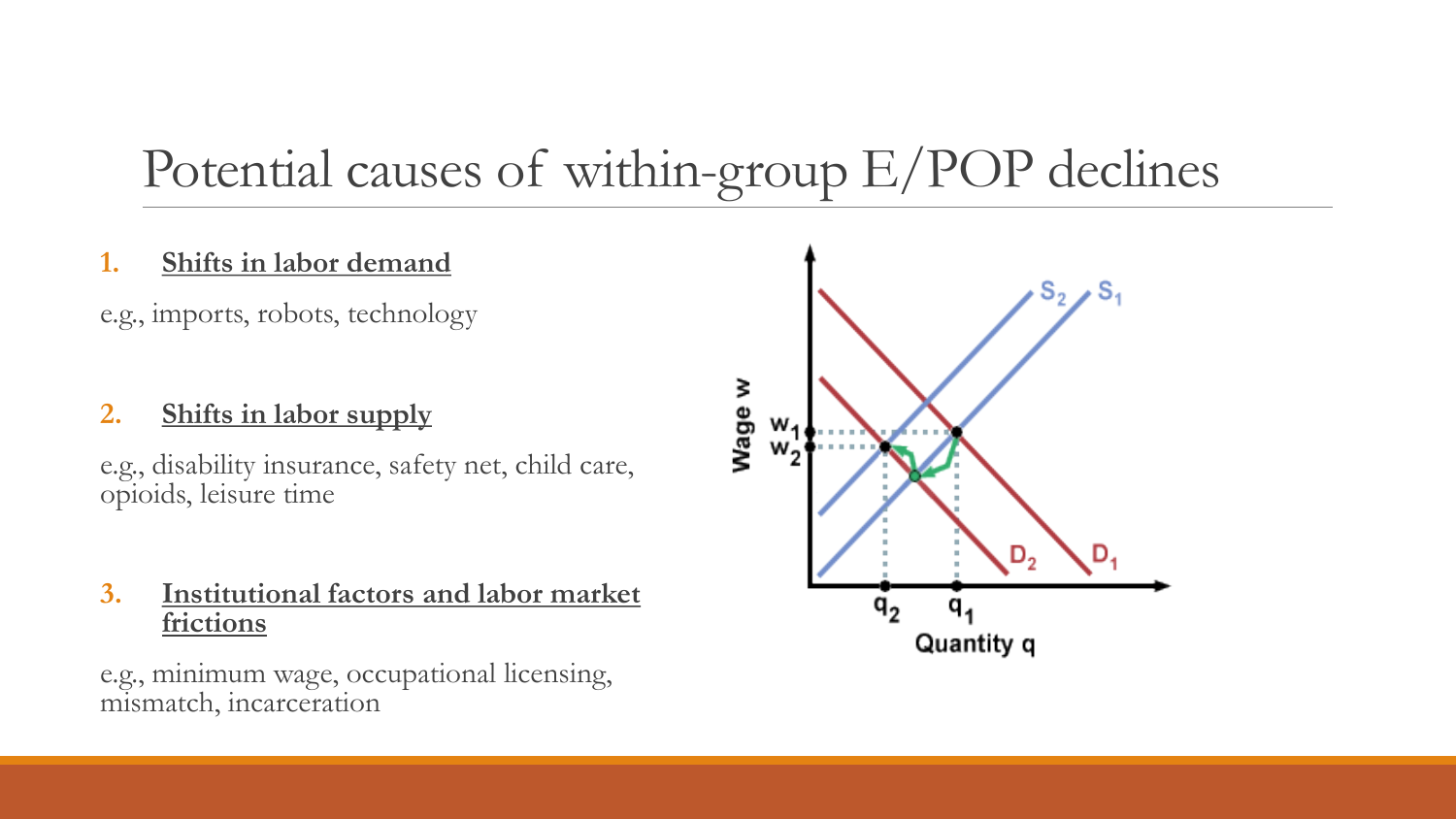### Demand side factors have been most important

| Factors                                              | Estimated reduction in $E/P$ op (pp) |
|------------------------------------------------------|--------------------------------------|
| <u>Major contributing factor</u>                     |                                      |
| Growth in imports from China                         | 1.04                                 |
| Adoption of industrial robots                        | 0.55                                 |
| Significant contributing factor                      |                                      |
| Increased receipt of disability benefits (SSDI, VDC) | .20                                  |
| Increased rate of incarceration                      | .13                                  |
| Higher minimum wages                                 | .05                                  |
|                                                      | (Total explained $\sim$ 2 pp)        |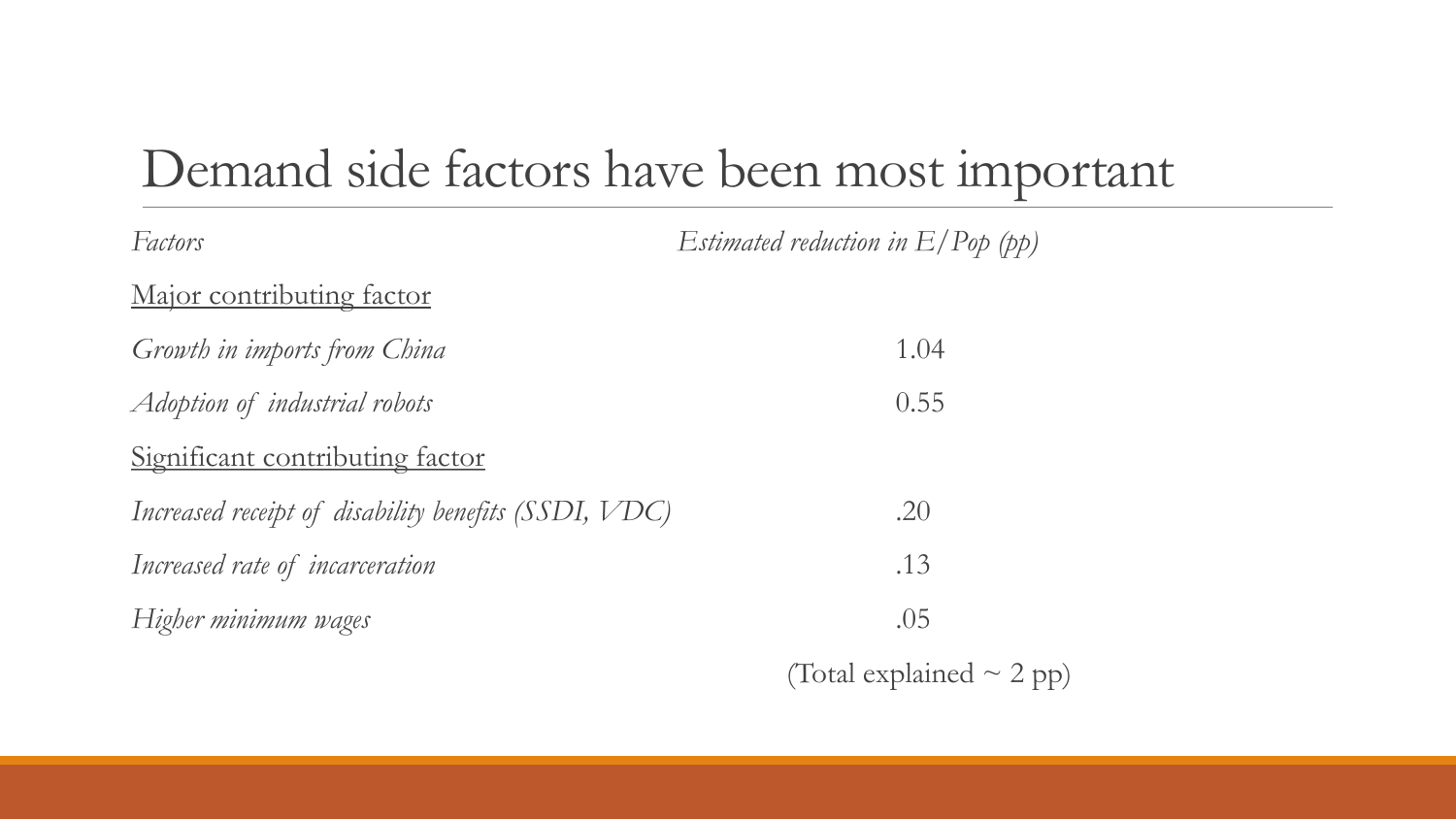### Major contributors

#### **1. Growth in imports from China**

- From 1999 to 2016, value of Chinese imports increased by 302%
- Considerable evidence links manufacturing employment declines to China

#### **2. Adoption of industrial robots**

- About one new robot per 1000 US workers adopted over past couple of decades
- Estimates imply 5.6 workers displaced per robot

#### **3. Disability benefits**

- SSDI caseload grew by 3.9M recipients between 1999 and 2016, from 4.9M to 8.8M
- We estimate 1.6M "excess" people on SSDI; also in VADC
- Apply age-group emp elasticities from academic literature

#### **4. Rise in incarceration**

- Tremendous growth in incarceration, but no federal dataset of former prisoners in population, est ~6.2M
- Incarceration weakens employment for those with substantial earnings before conviction, small share

#### **5. Increased minimum wages**

• Driven by local and state raises; younger, less skilled workers most affected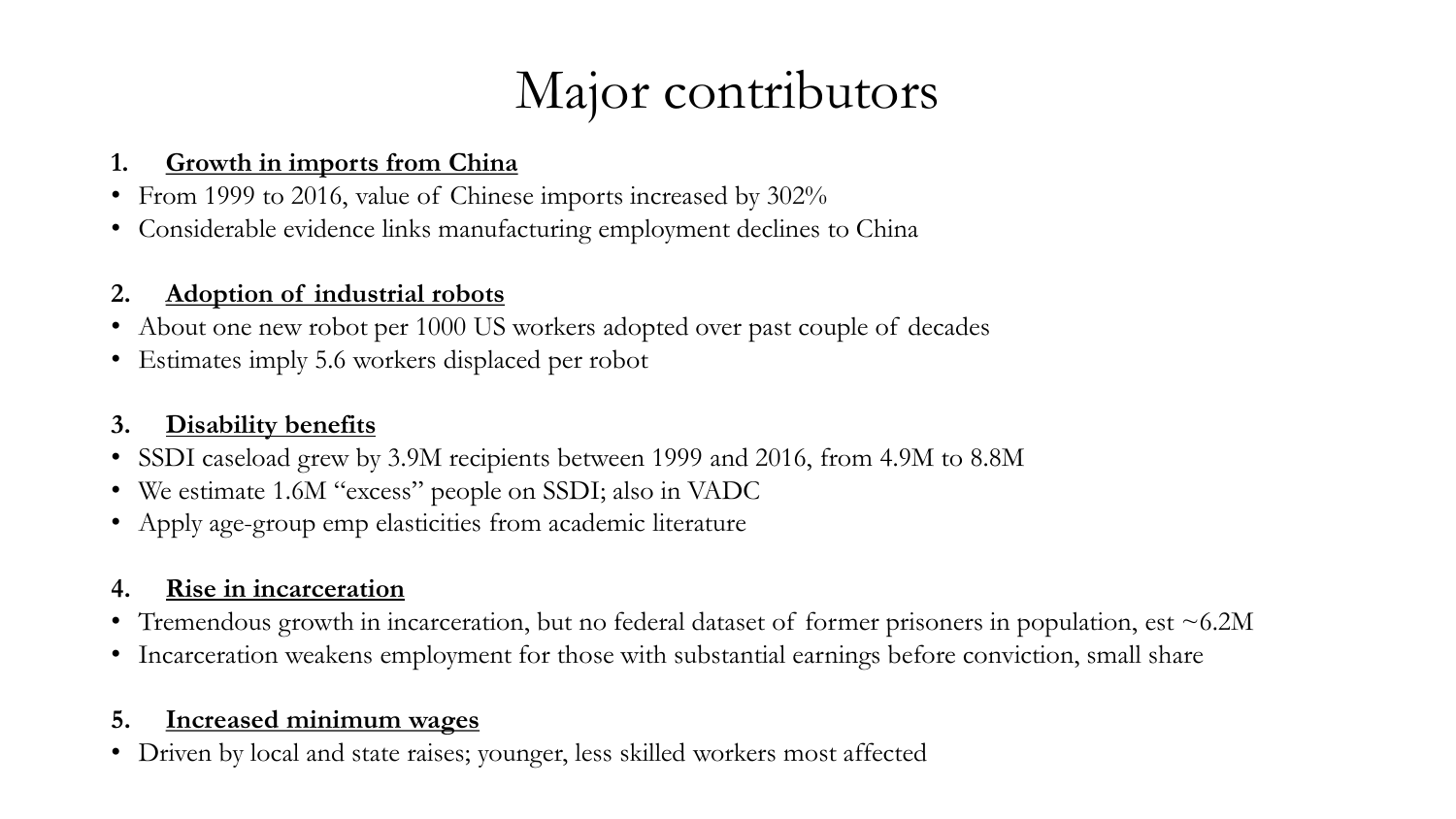### Maybe, but more research needed

#### **Occupational licensing**

• Plausible that growth in occ lic ( $\sim$  5% in 1950s,  $\sim$  30% today) hindered employment over this period

#### **Child care**

• Female employment responsive to price of child care; but has it become harder to access?

#### **Skill mismatch**

• CEOs often complain that workforce lacks needed skills, but unclear if this is widespread

#### **Geographic mismatch and worker mobility**

• Mobility has declined, but less clear whether and how this has affected employment rates

#### **Improved video game technology versus changing social norms**

- Young men spending more time gaming, young men living with relatives
- • But, hard to separate from cohort changes in norms –how to document?

#### **Role of opioid addiction/prescriptions**

- • Increased rates of reported pain among those out of workforce; assuming increased opioid use is cause not effect of declining employment, can explain upper bound of 20% of decline in LFPR
- • But, some evidence suggesting causation in other direction, or no causal link.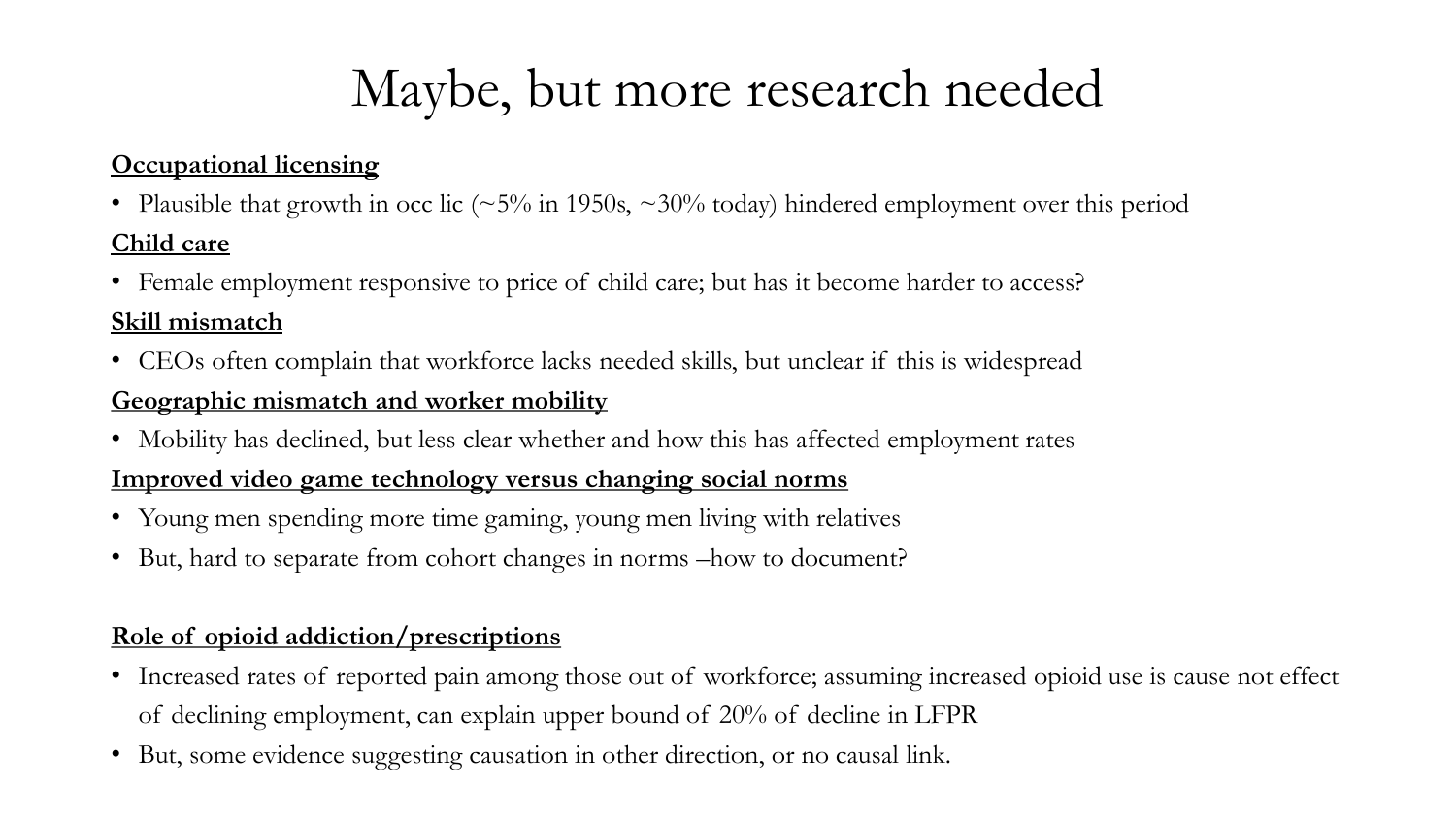## Insignificant factors

- SNAP expansions
- Public health expansions
- Increased rates of spousal employment
- Increased difficulties due to lack of family leave
- Immigration